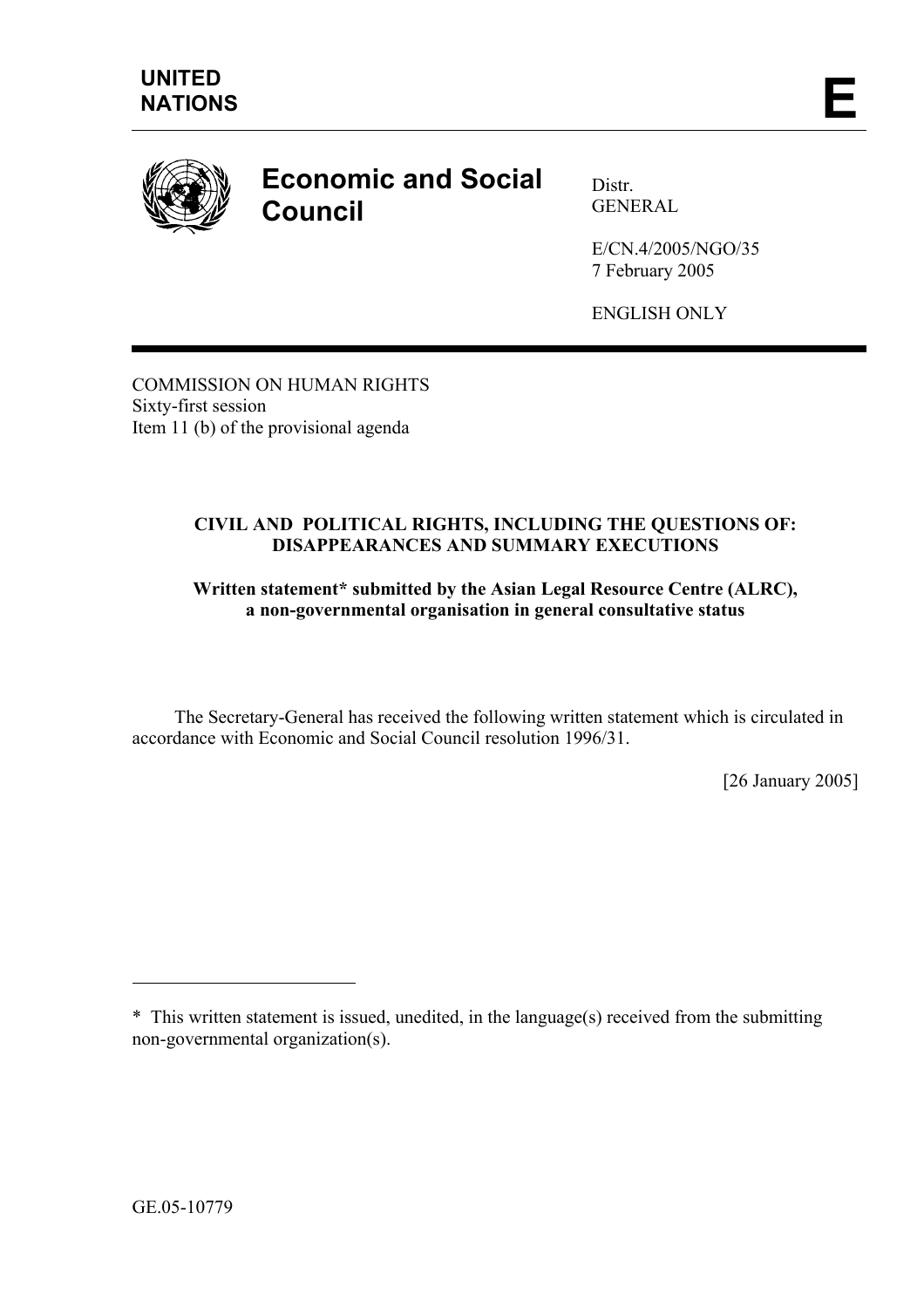## **ENFORCED DISAPPEARANCES AND ZERO RULE OF LAW IN NEPAL**

In a 124-page report released this January 2005, the Asian Legal Resource Centre (ALRC) and the Kathmandu-based Advocacy Forum have described how the fundamental rights of people in Nepal have been suspended as institutions for the rule of law have ceased to function. In other statements made to the Commission this year, the ALRC has described the zero rule of law in Nepal, and detailed incidents of extrajudicial killing, torture, and violence against women and children there. In this submission, it concentrates on the persistent practice of committing forced disappearances by the security forces in Nepal.

In the last few years, the most commonly used method for disposal of unwanted persons by the security forces in Nepal has been through disappearance. Although in recent times as more attention has been directed towards the massive number of missing (presumed dead) in Nepal the security forces have turned increasingly to extrajudicial killings, forced disappearances persist, and as yet there has been no effective accounting for those lost through this practice.

Whereas in official reports disappearances number in the thousands, in reality these are only those cases where relatives of the missing had the courage to report their loss and found some avenue through which to register a complaint. There is at present no way to assess the true number of victims. However, the Working Group on enforced and involuntary disappearances recently described Nepal as among the worst countries for human security in the world at present. In response the Government of Nepal made some symbolic gestures, uncovering the whereabouts of a few hundred people, without any action to hold the perpetrators accountable and uphold the rule of law.

It is also clear from international experience that a policy to allow mass disappearances is accompanied by tacit approval at the highest levels of state for the use of massive torture, extrajudicial killing and other gross abuses, described by the ALRC in accompanying statements to the Commission. With planned widespread disappearances, new rules apply in all areas of business. In many instances, disappearances are a necessary consequence after torture. Either the person dies during torture or the wounds caused will incriminate the perpetrators if the person is released. Persons arrested by mistake cannot be released for fear of compromising some aspect of a security operation. They will not return home.

The torture and disappearance of 15-year-old Maina Sunuwar speaks to how the Nepalese security forces apply these principles without compromise. On 17 February 2004 about 15 soldiers of the Royal Nepalese Army came to the house of Devi Sunuwar, Maina's mother, who had witnessed the gang rape and killing of villagers by security personnel during the same month. When they discovered that Devi was not there, they arrested Maina instead. Although her father begged the men not to arrest his daughter, they ordered him to bring his wife to the Lamidada Barracks if he wanted his daughter back. He immediately went to get his wife, and reported the incident to other relatives and also teachers at Maina's school.

The next day, February 18, Maina's parents went to Lamidada Barracks together with the school principal, the Village Development Committee chairman, and about 25 other people from the same village. However, the officers there denied having Maina. When they went to the Dhulikhel Police Office and Shanti Gate barracks on February 20, all also denied the arrest and detention of Maina. However, people near the army camp alleged that two girls had been brought into the camp on the morning of February 17 in a vehicle driven by a Captain Niranjan. When pressed, the military at the camp denied this.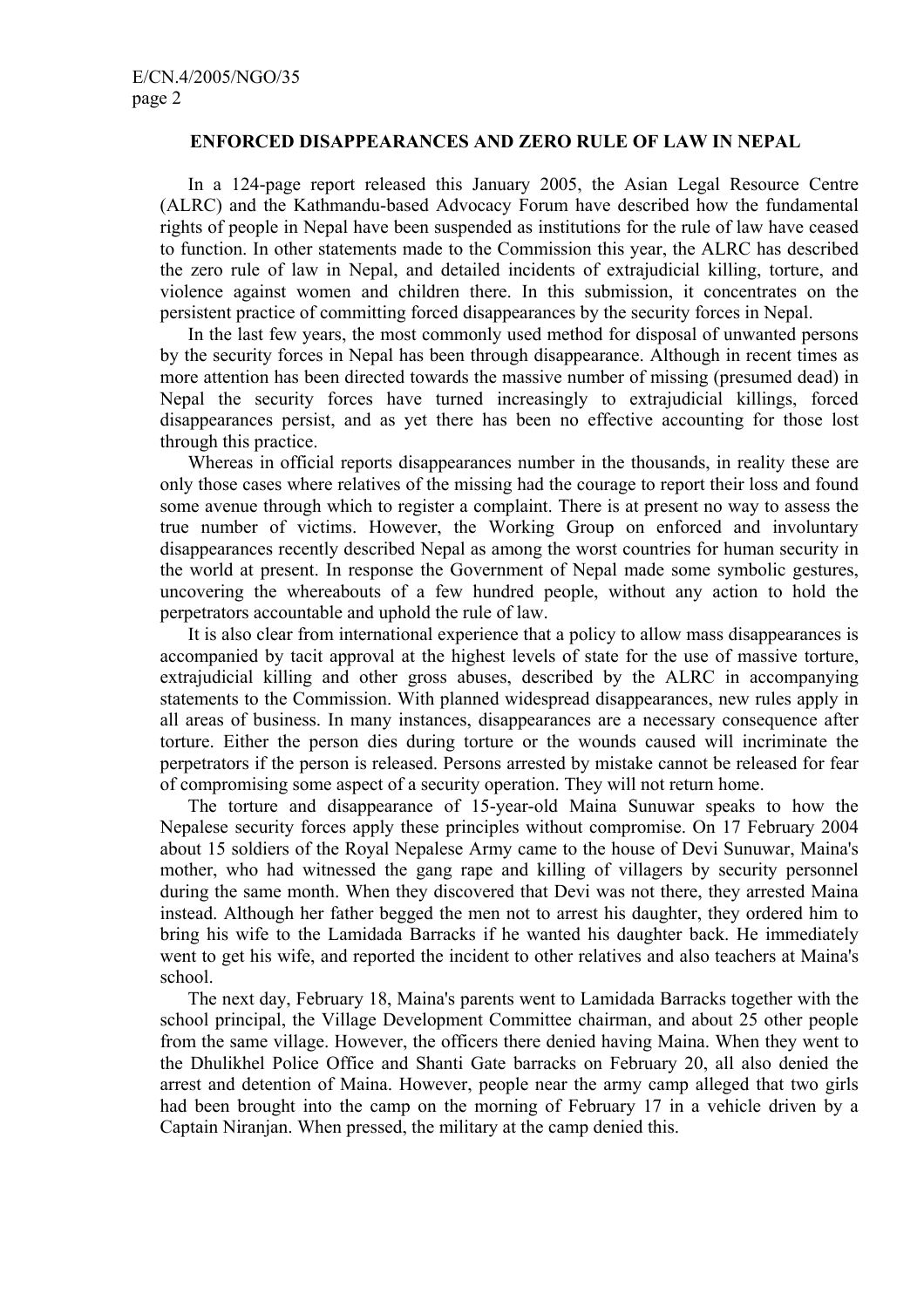However, independent enquiries found that the second girl seen in the car was Bimala B K, from the same village. Bimala is now in prison, where a lawyer from Advocacy Forum was able to meet with her. She stated that she was asked by the soldiers to show Maina Sunuwar's house, after which they were both taken to the barracks, where they were blindfolded, tied to trees and beaten for hours before being separated.

On 21 April 2004 a national weekly published a letter reportedly signed by some soldiers to the effect that Maina was tortured and killed as a result of electric shocks applied to her breasts. Embassies and international organisations based in Kathmandu were informed about the case and made their own enquiries, to which the Royal Nepalese Army is reported to have replied that Maina was killed while trying to escape custody. The reply also claimed that the police had done a post mortem and the body had been handed over to the family. Despite these claims, there has been no evidence of a post mortem being done, and nor has the family has received the body or any information about Maina.

Meanwhile, Devi Sunuwar continues to face serious threats. She has received news that the security forces have been searching for her, and the family has had to leave their village out of fears for her safety. She has been appealing for protection for herself and her family, and to be told of what has happened to her daughter.

Although Maina's disappearance occurred because of attempts by the army to conceal gross abuses witnessed by her mother, in a climate of total impunity many persons vanish for trivial reasons. Likha Ram Tharu, 21, was the victim of a petty act of revenge by an army officer. On 12 July 2002, he went to the Pritana Headquarters for a physical fitness checkup prior to recruitment. At the time he was a grade 9 student in Bardiya. As he was standing in queue, a Captain Ramesh, in whose house at Nepalgunj he had worked previously, pulled him out. According to Likha Ram's father, he had quit working for Captain Ramesh because the officer used to come back home drunk and abuse him. The captain then drove Likha Ram to a barracks in Chisapani, where he was kept in detention.

When Likha Ram's father made enquiries at the barracks, Captain Ramesh denied having his son. However, another young man released from custody on August 3 reported having been brutally tortured, restrained and held together with Likha Ram for three days. He stated that Captain Ramesh was also torturing Likha Ram, who had pleaded that his family be told of what was happening to him.

A habeas corpus writ petition was filed in the Appeals Court, Nepalgunj, for Likha Ram Tharu, but the court rejected it in an order issued by a bench consisting of Justices Dhruba Nath Upahadhaya and Komal Nath Sharma on 3 June 2003. Since then, Likha Ram's whereabouts have remained unknown. No action has been taken against Captain Ramesh.

As noted in other statements to the Commission, the grim equation upon which the killings and disappearances in Nepal are premised is that as the Maoists do so must the military, as the only means to eliminate insurgency. This equation is not derived from law or any standards of civility. It is the mathematics of barbarity. The state cannot abdicate its obligations to its citizens simply because it is engaged in a fight with a formidable enemy who is not fight according to the civilised rules. There is no legitimacy to the tenet that if the state's opponent engages in casual killings and bloodshed, the state is likewise free to do the same. Even when fighting an insurgency the role of the state is to protect the rights and interests of its citizens. In Nepal, however, all parts of the state apparatus--the king, parliament, judiciary, police and army--have abandoned this latter principle in favour of the former illegitimate one. In so doing the state in Nepal too has ceased to have any legitimacy.

The Asian Legal Resource Centre has stressed that under the circumstances it is very difficult to come up with immediate effective recommendations to deal with the situation in Nepal as it stands at present. In a separate submission to the sixty-first session of the